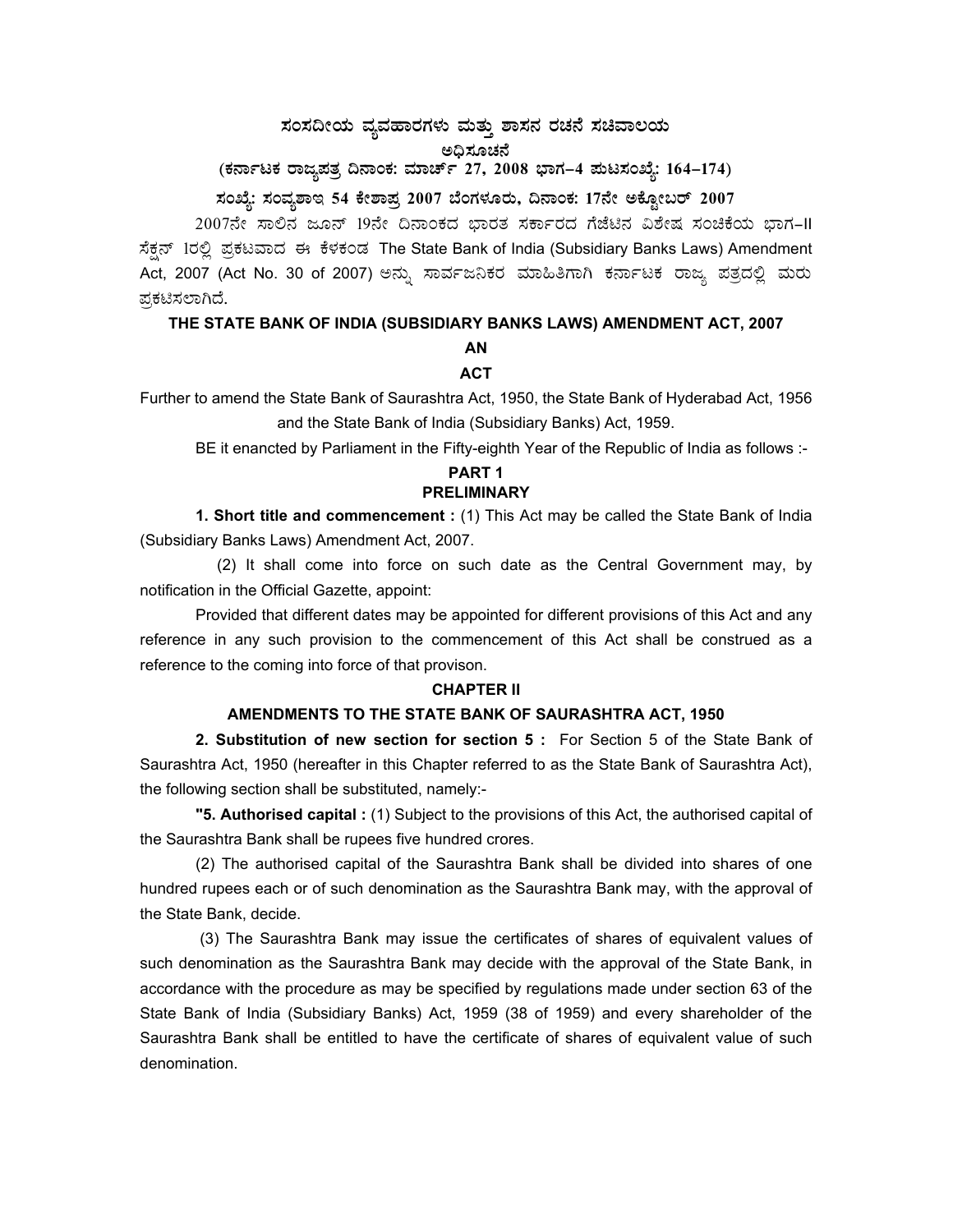(4) Notwithstanding anything contained in sub-section *(1),* the State Bank may, with the approval of the Reserve Bank, authorise the Saurashtra Bank to increase or reduce its authorised capital."

 **3. Amendment of section 6 :** In section 6 of the State Bank of Saurashtra Act,-

(a) after sub-section (1), the following sub-section shall be inserted, namely:—

 "(1A) Notwithstanding anything contained in sub-section (1), the issued capital of the Saurashtra Bank, shall consist of such amount as the State Bank may, with the approval of the Reserve Bank, fix, and, shall be divided into fully paid-up shares of such denomination in accordance with sub-section (2) of section *5*.";

(b) for sub-section (3), the following sub-sections shall be substituted, namely:—

 "(3) The Saurashtra Bank may, from time to time, with the approval of the State Bank and the Reserve Bank, increase, whether by public issue or by preferential allotment or private placement in accordance with the procedure as may be specified by regulations made under section 63 of the State Bank of India (Subsidiary Banks) Act, 1959, (38 of 1959) its issued capital by issue of equity or preference shares.

 (3A) The issued capital of the Saurashtra Bank shall consist of equity shares or equity and preference shares:

 Provided that the issue of preference shares shall be in accordance with the guidelines framed by the Reserve Bank specifying the class of preference shares, the extent of issue of each class of such preference shares (whether perpetual or irredeemable or redeemable) and the terms and conditions subject to which, each class of preference shares may be issued.

 (3B) The Saurashtra Bank may, with the approval of the State Bank and the Reserve Bank, increase from time to time by way of issuing bonus shares to existing equity shareholders, its issued capital in such manner as the State Bank, with the approval of the Reserve Bank, direct.

 (3C) No increase or reduction in the issued capital of the Saurashtra Bank shall be made in such a manner that the State Bank holds at any time less than fifty-one per cent. of the issued capital consisting of equity shares of the Saurashtra Bank.

 (3D) The Saurashtra Bank may accept the money in respect of shares issued towards increase in issued capital in instalments, make calls and forfeit unpaid shares and re-issue them, in the manner as may be specified by regulations made under section 63 of the State Bank of India (Subsidiary Banks) Act, 1959. (38 of 1959)".

#### **CHAPTER III**

#### **AMENDMENTS TO THE STATE BANK OF HYDERABAD ACT, 1956**

 **4. Substitution of new section for section 9 :**For section 9 of the State Bank of Hyderabad Act, 1956 (79 of 1956) (hereafter in this Chapter referred to as the State Bank of Hyderabad Act), the following section shall be substituted, namely:—

 **"9. Authorised capital :** (1) Subject to the provisions of this Act, the authorised capital of the Hyderabad Bank shall be rupees five hundred crores.

(2) The authorised capital of the Hyderabad Bank shall be divided into shares of one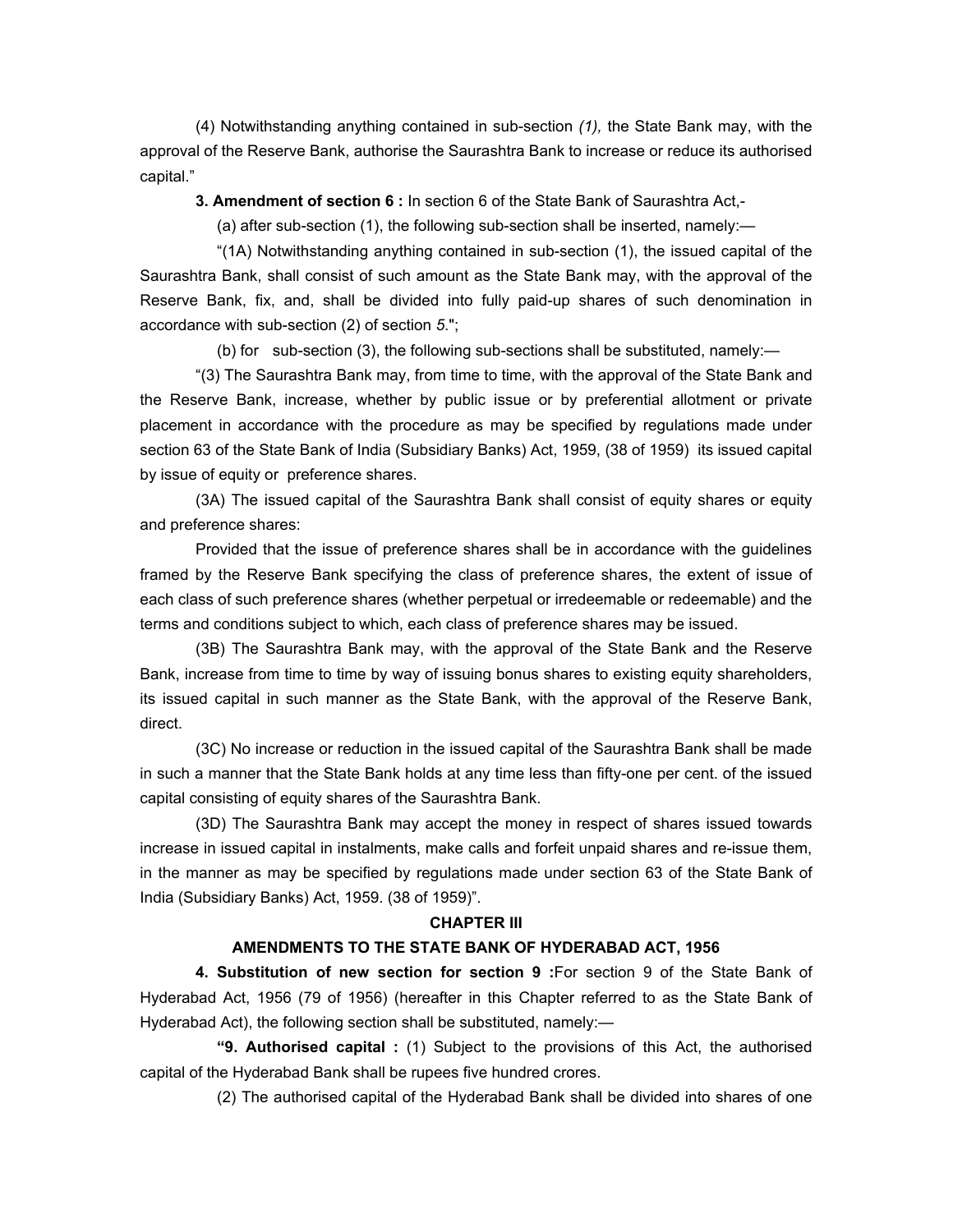hundred rupees each or of such denomination as the Hyderabad Bank may, with the approval of the State Bank, decide.

 (3) The Hyderabad Bank may issue the certificates of shares of equivalent values of such denomination as the Hyderabad Bank may decide with the approval of the State Bank, in accordance with the procedure as may be specified by regulations made under section 63 of the State Bank of India (Subsidiary Banks) Act, 1959 (38 of 1959) and every shareholder of the Hyderabad Bank shall be entitled to have the certificate of shares of equivalent value of such denomination.

 (4) Notwithstanding anything contained in sub-section (1), the State Bank may, with the approval of the Reserve Bank, authorise the Hyderabad Bank to increase or reduce its authorised capital.".

 **5. Amendment of section 10 :** In section 10 of the State Bank of Hyderabad Act,—

(a) after sub-section (1), the following sub-section shall be inserted, namely:

 "(1A) Notwithstanding anything contained in sub-section (1), the issued capital of the Hyderabad Bank, shall consist of such amount as the State Bank may, with the approval of the Reserve Bank, fix, and shall be divided into fully paid-up shares of such denomination in accordance with sub-section (2) of section 9.";

(b) for sub -section (3), the.following sub-sections shall be substituted, namely:—

 "(3) The Hyderabad Bank may, from time to time, with the approval of the State Bank and the Reserve Bank, increase, whether by public issue or by preferential allotment or private placement in accordance with the procedure as may be specified by regulations made under section 63 of the State Bank of India (Subsidiary Banks) Act, 1959, (38 of 1959) its issued capital by issue of equity or preference shares.

 (3A) The issued capital of the Hyderabad Bank shall consist of equity shares or equity and preference shares:

 Provided that the issue of preference shares shall be in accordance with the guidelines framed by the Reserve Bank specifying the class of preference shares, the extent of issue of each class of such preference shares (whether perpetual or irredeemable or redeemable) and the terms and conditions subject to which, each class of preference shares may be issued.

 (3B) The Hyderabad Bank may, with the approval of the State Bank and the Reserve Bank, increase from time to time by way of issuing bonus shares to existing equity shareholders, its issued capital in such manner as the State Bank, with the approval of the Reserve Bank, direct.

 (3C) No increase or reduction in the issued capital of the Hyderabad Bank shall be made in such a manner that the State Bank holds at any time less than fifty-one per cent, of the issued capital consisting of equity shares of the Hyderabad Bank.

 (3D) The Hyderabad Bank may accept the money in respect of shares issued towards increase in issued capital in instalments, make calls and forfeit unpaid shares and re-issue them,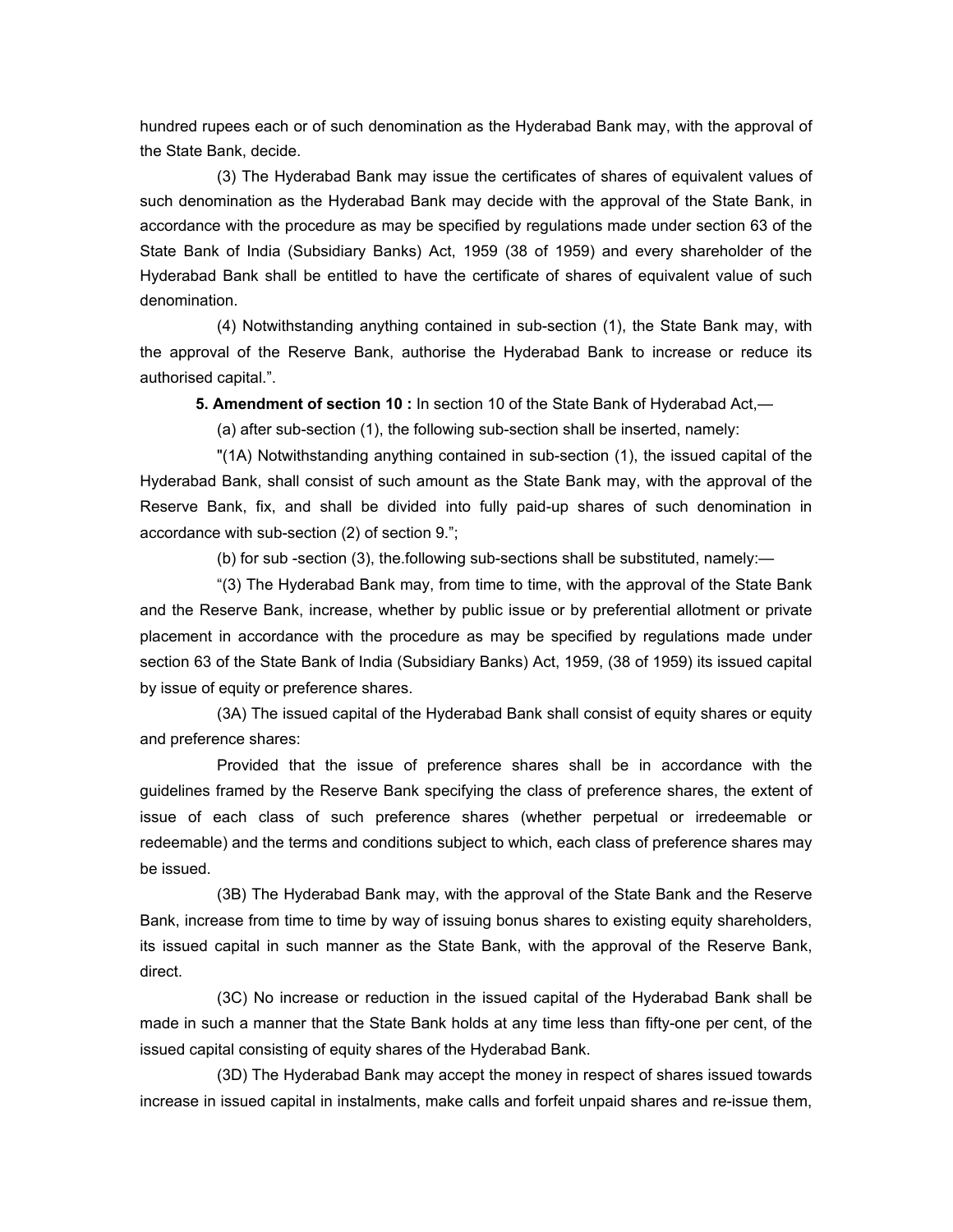in the manner as may be specified by regulations made under section 63 of the State Bank of India (Subsidiary Banks) Act, 1959. (38 of 1959) ".

#### **CHAPTER IV**

#### **AMENDMENTS TO THE STATE BANK OF INDIA (SUBSIDIARY BANKS) ACT, 1959**

**6. Substitution of new section for section 6:** For section 6 of the State Bank of India (Subsidiary Banks) Act, 1959 (38 of 1959) [hereafter in this Chapter referred to as the State Bank of India (Subsidiary Banks) Act], the following section shall be substituted, namely:—

 **"6 Authorised capital of new bank :** (1) Subject to the provisions of this Act, the authorised capital of every new bank shall be rupees five hundred crores.

 (2) The authorised capital of every new bank shall be divided into shares of one hundred rupees each or of such denomination as the new bank may, with the approval of the State Bank, decide.

 (3) Every new bank may issue the certificates of shares of equivalent values of such denomination as the new bank may, decide, with the approval of the State Bank, in accordance with the procedure as may be prescribed and every shareholder of the new bank shall be entitled to have the certificate of shares of equivalent value of such denomination.

 (4) Notwithstanding anything contained in sub-section (1), the State Bank may, with the approval of the Reserve Bank, authorise a new bank to increase or reduce its authorised capital.".

 **7. Amendment of section 7 :** In section 7 of the State Bank of India (Subsidiary Banks)Act,—

(a) after sub-section (1), the following sub-section shall be inserted, namely:—

 "(1A) Notwithstanding anything contained in sub-section (1), the issued capital of a new bank shall, consist of such amount as the State Bank may, with the approval of the Reserve Bank, fix, and shall be divided into fully paid-up shares of such denomination in accordance with sub-section (2) of section 6.";

 (b) for sub-sections (4) and (5), the following sub-sections shall be substituted, namely:—

 "(4) A new bank may from time to time, with the approval of the State Bank and the Reserve Bank, increase, whether by public issue or by preferential allotment or private placement in accordance with the procedure as may be prescribed, its issued capital by issue of equity or preference shares.

 (5) The issued capital of a new bank shall consist of equity shares or equity and preference shares:

 Provided that the issue of preference shares shall be in accordance with the guidelines framed by the Reserve Bank specifying the class of preference shares, the extent of issue of each class of such preference shares (whether perpetual or irredeemable or redeemable) and the terms and conditions subject to which, each class of preference shares may be issued.

 (6) A new bank may, with the approval of the State Bank and the Reserve Bank, increase from time to time by way of issuing bonus shares to existing equity shareholders, its issued capital in such manner as the State Bank, with the approval of the Reserve Bank, direct.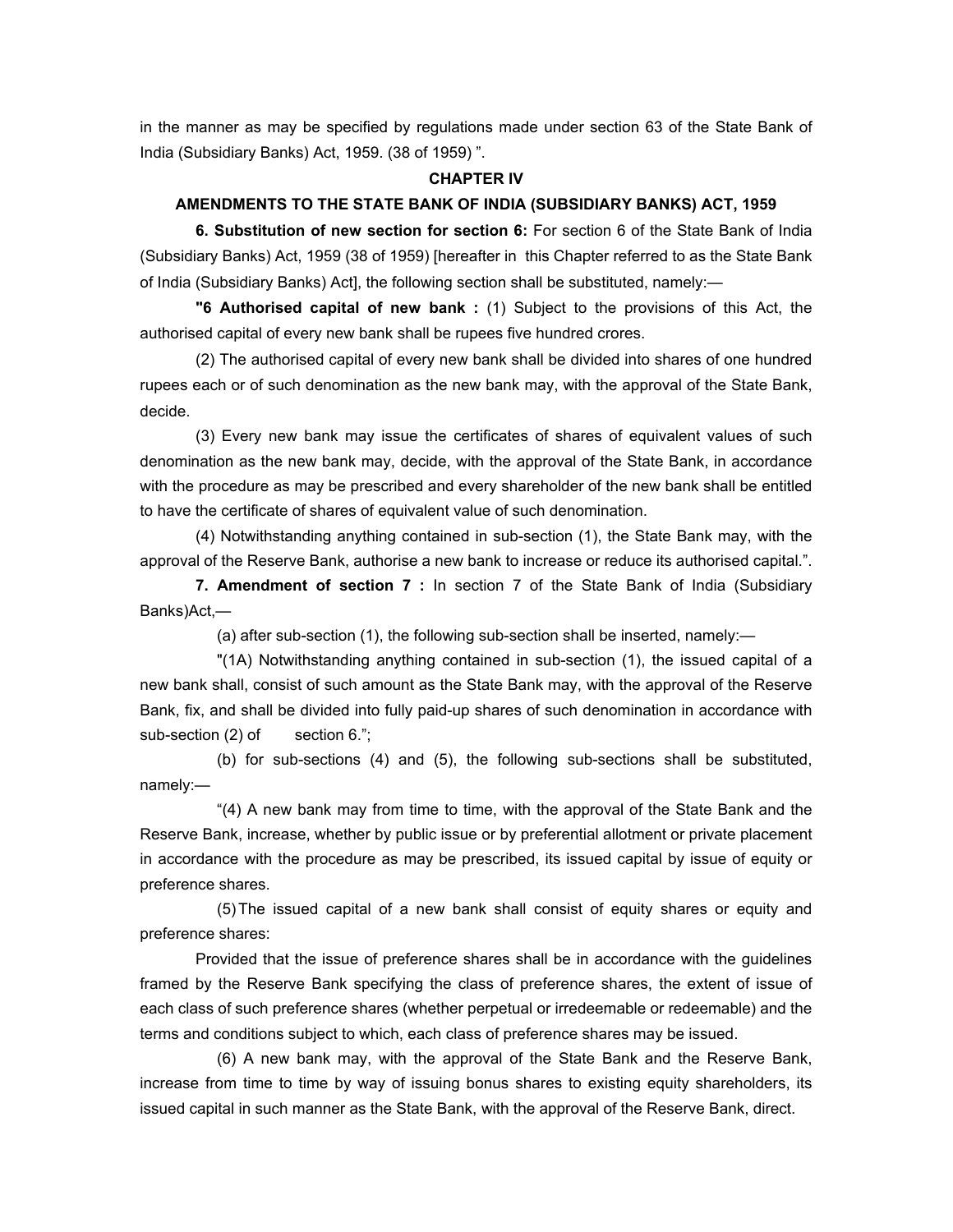(7) No increase or reduction in the issued capital of a new bank shall be made in such a manner that the State Bank holds at any time less than fifty-one per cent, of the issued capital consisting of equity shares of new bank.

 (8) A new bank may accept the money in respect of shares issued towards increase in issued capital in instalments, make calls and forfeit unpaid shares and re-issue them, in the manner as may be prescribed.".

 **8. Amendment of section 18 :** In section 18 of the State Bank of India (Subsidiary Banks) Act, in sub-section (2), for the words "fifty-five per cent. of the issued capital", the words "fifty-one per cent. of the issued capital consisting of equity shares" shall be substituted.

 **9. Insertion of new section 18A :** After section 18 of the State Bank of India (Subsidiary Banks) Act, the following section. shall be inserted, namely:—

 **"18A. Right of registered shareholder to nominate :** (1) Every individual registered shareholder of a subsidiary bank may, at any time, nominate, in the prescribed manner, an individual to whom all his rights in the shares shall vest in the event of his death.

 (2) Where the shares are registered in the name of more than one individual jointly, the joint holders may together nominate in the prescribed manner, an individual to whom all their rights in the shares shall vest in the event of the death of all the joint holders.

 (3) Notwithstanding anything contained in any other law for the time being in force or in any disposition, whether testamentary or otherwise, in respect of such shares where a nomination made in the prescribed manner purports to confer on any individual the right to vest the shares, the nominee shall, on the death of the shareholder or, as the case may be, on the death of all the joint holders, become entitled to all the rights of the shareholder or, as the case may be, of all the joint holders, in relation to such shares to the exclusion of all other persons unless the nomination is varied or cancelled in the prescribed manner.

 (4) Where the nominee is a minor, it shall be lawful for the individual registered as the holder of the shares to make nomination to appoint, in the prescribed manner, any person to become entitled to the shares in the event of his death during the minority of the nominee.".

 **10. Substitution of new section for section 19 :** For section 19 of the State Bank of India (Subsidiary Banks) Act, the following section shall be substituted, namely:—

 **"19. Restriction on voting rights :** No shareholder, other than the State Bank, shall be entitled to exercise voting rights in respect of any shares held by him in excess of ten per cent. of the issued capital of the subsidiary bank concerned:

 Provided that the shareholder holding any preference share capital in the subsidiary bank shall, in respect of such capital, have a right to vote only on resolutions placed before such subsidiary bank which directly affect the rights attached to his preference shares:

 Provided further that no preference shareholder shall be entitled to exercise voting rights in respect of preference shares held by him in excess of ten per cent, of the total voting rights of all the shareholders holding preference share capital only.".

 **11. Amendment of section 21 :** Section 21 of the State Bank of India (Subsidiary Banks) Act shall be numbered as sub-section (1) thereof and after sub-section (1) as so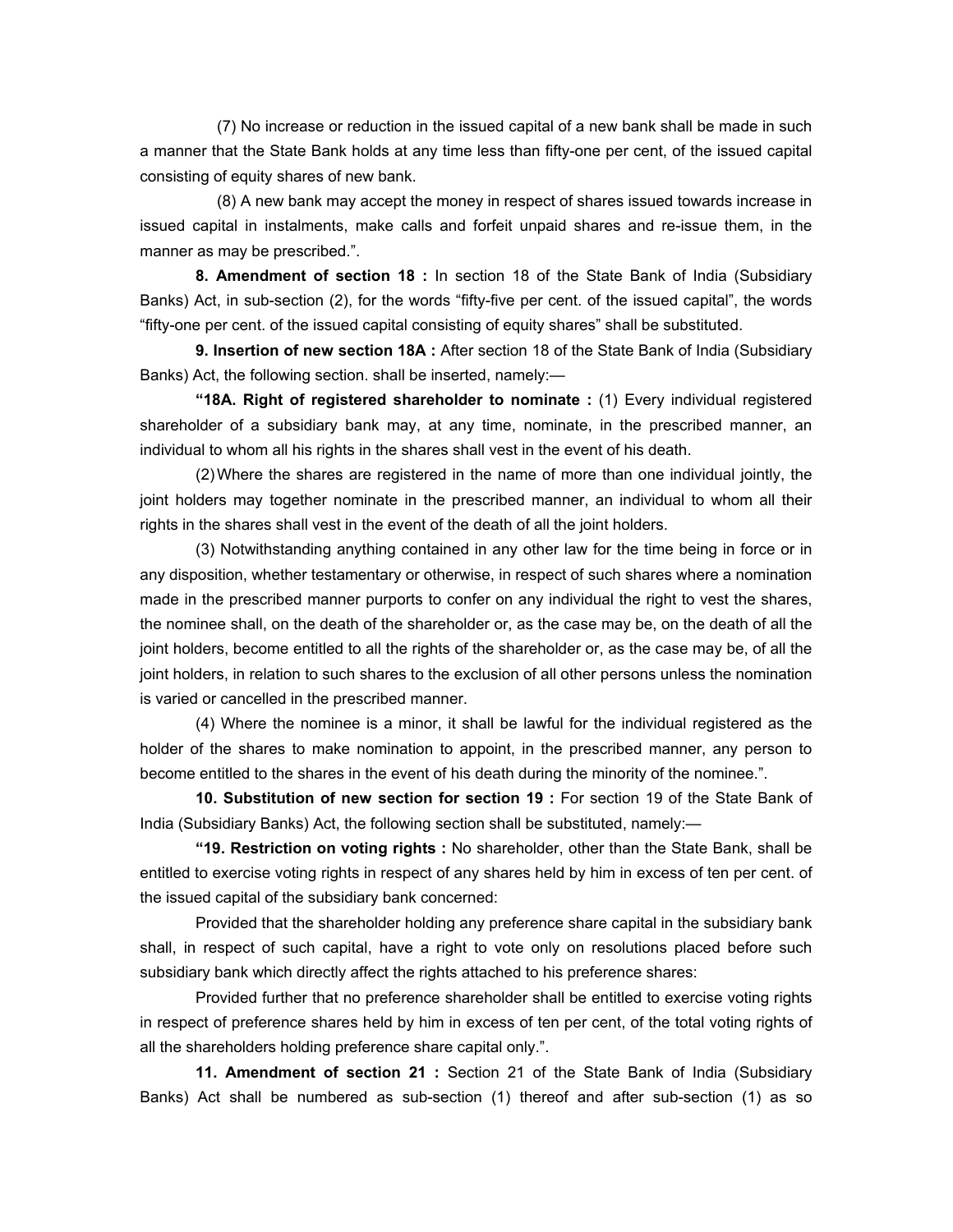numbered, the following sub-sections shall be inserted, namely:—

 "(2) Notwithstanding anything contained in sub-section (1), it shall be lawful for a subsidiary bank to keep the register of shareholders in computer floppies or diskettes or any other electronic form subject to such safeguards as may be prescribed.

 (3) Notwithstanding anything contained in the Indian Evidence Act, 1872, (1 of 1872) a copy of, or extract from, the register of shareholders, certified to be a true copy under the hand of any officer of the subsidiary bank authorised in this behalf shall in all legal proceedings, be admissible in evidence.".

 **12. Amendment of section 22 :** In section 22 of the State Bank of India (Subsidiary Banks) Act, for the words and figures "Notwithstanding anything contained in section 19, no notice of any trust,", the words "No notice of any trust," shall be substituted.

 **13. Amendment of section 25 :** In section 25 of the State Bank of India (Subsidiary Banks) Act,—

 $(1)$  in sub-section  $(1)$ —

(a) for clause (a), the following clause shall be substituted, namely:—

 "(a) the Chairman for the time being of the State Bank, ex officio or an official of the State Bank or of the subsidiary bank nominated by him as Chairman, with the approval of the Reserve Bank;";

(b) for clause (b), the following clause shall be substituted, namely:—

 "(b) one director, possessing necessary expertise and experience in the matters relating to regulation or supervision of commercial banks, to be nominated by the Reserve Bank;";

(c) for clause (d), the following clause shall be substituted, namely:—

"(d) not more than three directors to be elected in the following manner, namely:

 (i) if the total amount of holdings of the shareholders (other than the State Bank) of a subsidiary bank is more than one per cent. of the total issued capital, and equal to or less than sixteen per cent. of such capital, one director to be elected, in the prescribed manner, by such shareholders and two directors shall be nominated by the State Bank, or

 (ii) if the total amount of holdings of the shareholders (other than the State Bank) of a subsidiary bank is more than sixteen per cent. of the total issued capital and equal to or less than thirty-two per cent, of such capital, two directors to be elected in the prescribed manner by such shareholders and one director shall be nominated by the State Bank, or

 (iii) if the total amount of holdings of the shareholders (other than the State Bank) of a subsidiary bank is more than thirty-two per cent. of the total issued capital, all the three directors to be elected, in the prescribed manner, by such shareholders:

 Provided that in case, the total amount of holdings of the shareholders of a subsidiary bank (other than the State Bank) is not more than one per cent, of the total issued capital, all three directors shall be nominated by the State Bank and such directors shall, for the purposes of this Act, be deemed to be directors elected under this clause.

**Explanation;—**For the purposes of this sub-section, the total amount of holdings of the shareholders (other than the State Bank) whose names are on the register of shareholders of the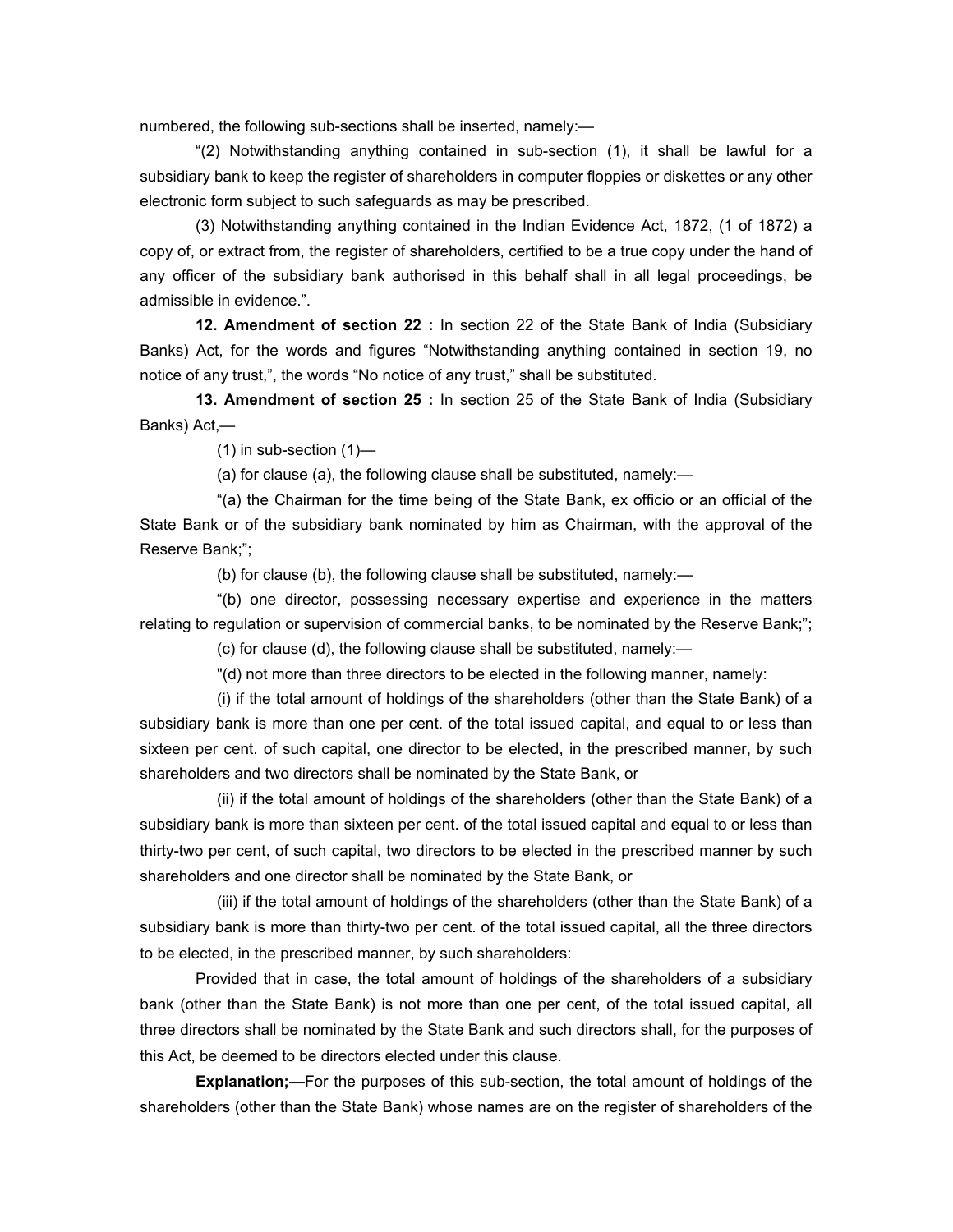subsidiary bank three months before the date fixed for election of directors shall be taken into account.";

(ii) sub-section (3) shall be omitted;

(iii) in sub-section (4), the words "the Reserve Bank or" shall be omitted.

 **14. Insertion of new sections 25A and 25B :** After section 25 of the State Bank of India (Subsidiary Banks) Act, the following sections shall be inserted, namely:—

 **"25A. Fit and proper status of an elected director :** (1) The Directors to be elected under clause (d) of sub-section (1) of section 25 shall—

 (a) have special knowledge or practical experience in respect of one or more of the following matters, namely:—

(i) agricultural and rural economy,

(ii) banking,

(iii) co-operation,

(iv) economics,

(v) finance,

(vi) law,

(vii) small-scale industry,

 (viii) any other matter the special knowledge of, and practical experience in, which would, in the opinion of the Reserve Bank, be useful to the subsidiary bank;

(b) represent the interests of depositors; or

(c) represent the interests of farmers, workers and artisans.

 (2) Without prejudice to the provisions of sub-section (1) and notwithstanding anything to the contrary contained in this Act or in any other law for the time being in force, no person shall be eligible to be elected as director under clause (a) of sub-section (1) of section 25 unless he is a person having fit and proper status based upon track record, integrity and such other criteria as the Reserve Bank may notify from time to time in this regard.

 (3) The Reserve Bank may also specify in the notification issued under sub-section (2), the authority to determine the fit and proper status, the manner of such determination, the procedure to be followed for such determinations and such other matters as may be considered necessary or incidental thereto.

 (4) Where the Reserve Bank is of the opinion that any director of a subsidiary bank elected under clause (d) of sub-section (1) of section 25 does not fulfil the requirements of subsections (1) and (2), it may, after giving to such director and the subsidiary bank a reasonable opportunity of being heard, by order, remove such director and on such removal, the Board of Directors shall co-opt any other person fulfilling the requirements of the said sub-sections as a director in place of the person so removed till a director is duly elected by the shareholders of the subsidiary bank in the next annual general meeting and the person so co-opted shall be deemed to have been duly elected by the shareholders of the subsidiary bank as a director.

 **25B. Power of Reserve Bank to appoint additional directors :** (1) If the Reserve Bank is of the opinion that in the interest of banking policy or in the public interest or in the interests of the subsidiary bank or its depositors, it is necessary so to do, it may, from time to time and by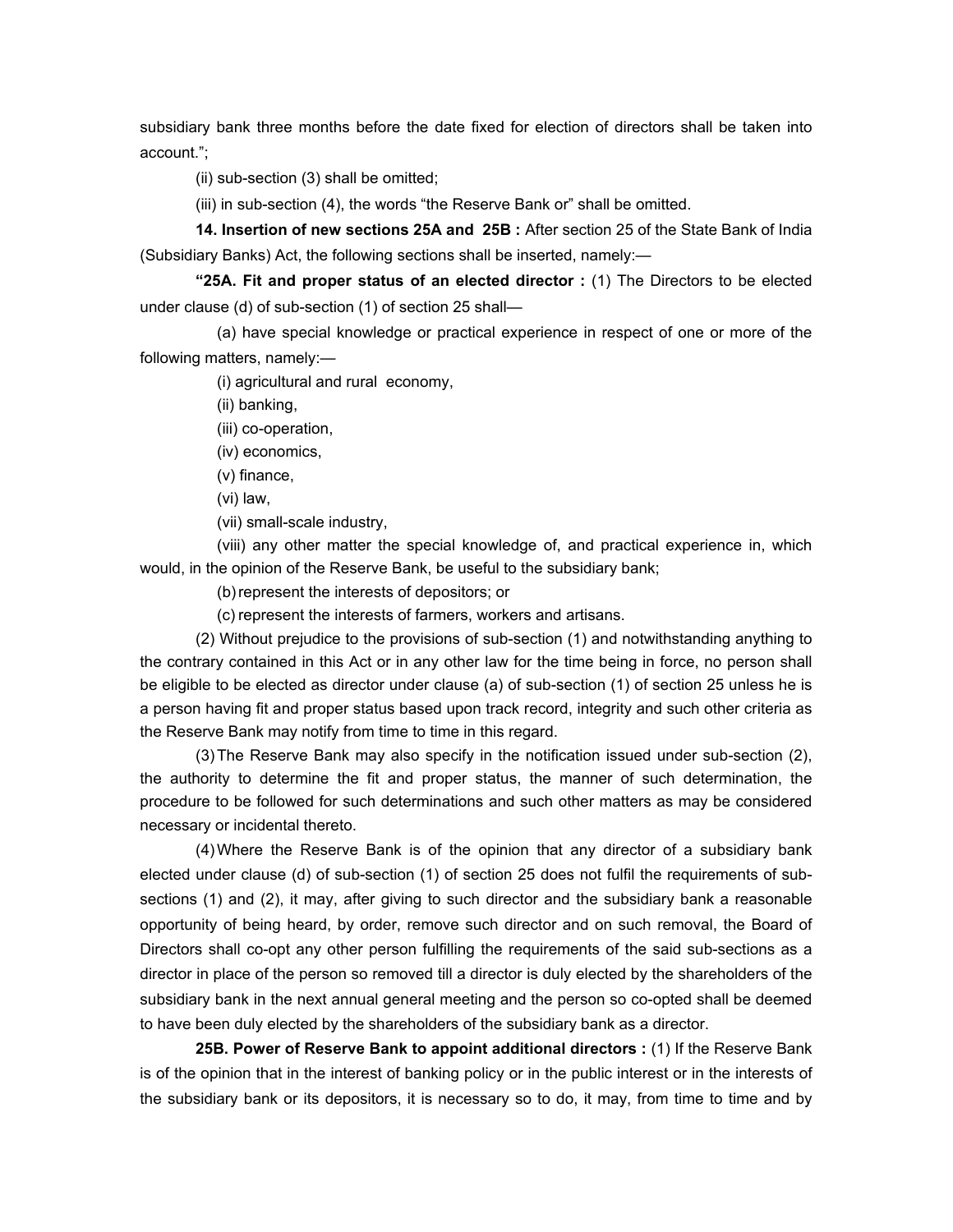order in writing appoint, with effect from such date as may be specified in the order, one or more persons to hold office as additional directors of the subsidiary bank.

(2) Any person appointed as additional director in pursuance of this section shall—

 (a) hold office during the pleasure of the Reserve Bank and subject thereto for a period not exceeding three years or such further period not exceeding three years at a time as the Reserve Bank may specify;

 (b) not incur any obligation or liability by reason only of his being a director or for anything done or omitted to be done in good faith in the execution of the duties of his office or in relation thereto; and

(c) not be required to hold qualification shares in the subsidiary bank.

 (3) For the purpose of reckoning any proportion of the total number of directors of the subsidiary bank, any additional director appointed under this section shall not be taken into account.".

 **15. Amendment of section 27 :** In section 27 of the State Bank of India (Subsidiary Banks) Act, in sub-section(5), in clause (a), for the words and figures "Banking Companies Act, 1949", the words and figures "Banking Regulation Act, 1949" shall be substituted.

 **16. Amendment of section 34 :** In section 34 of the State Bank of India (Subsidiary Banks) Act,—

(a) for sub-section (1), the following sub-section shall be substituted, namely:—

 "(1) The Board of Directors of a subsidiary bank shall meet at such time and place and shall observe such rules of procedure in regard to the transaction of business at its meetings as may be prescribed; and the meeting of the Board of Directors may be held by participation of the directors of the Board through video-conferencing or such other electronic means, as may be prescribed, which are capable of recording and recognising the participation of the directors and the proceedings of such meetings are capable of being recorded and stored:

 Provided that the Central Government may in consultation with the Reserve Bank, by a notification in the Official Gazette, specify the powers which shall not be exercised in a meeting of the Board of Directors held through video-conferencing or such other electronic means.";

 (b) in sub-section (2), for the words "The Chairman of the State Bank", the words "The Chairman of the Board of Directors of a subsidiary bank" shall be substituted;

(c) for sub-section (3), the following sub-section shall be substituted, namely:—

 "(3)All questions at the meeting of the Board of Directors of a subsidiary bank shall be decided by a majority of the votes of the directors present in the meeting or through videoconferencing or such other electronic means and in the case of equality of votes, the Chairman of Board of Directors of a subsidiary bank or, in his absence, the person presiding at the meeting shall have a second or casting vote.";

 (d) in sub-section (5), in the proviso, in clause (ii), for the words, brackets and letters "of the Reserve Bank or the State Bank nominated under clause (b) or clause (c)", the words, brackets and letter "of the State Bank nominated under clause (c)" shall be substituted;

(e) in sub-section (6), the words "and the Reserve Bank" shall be omitted.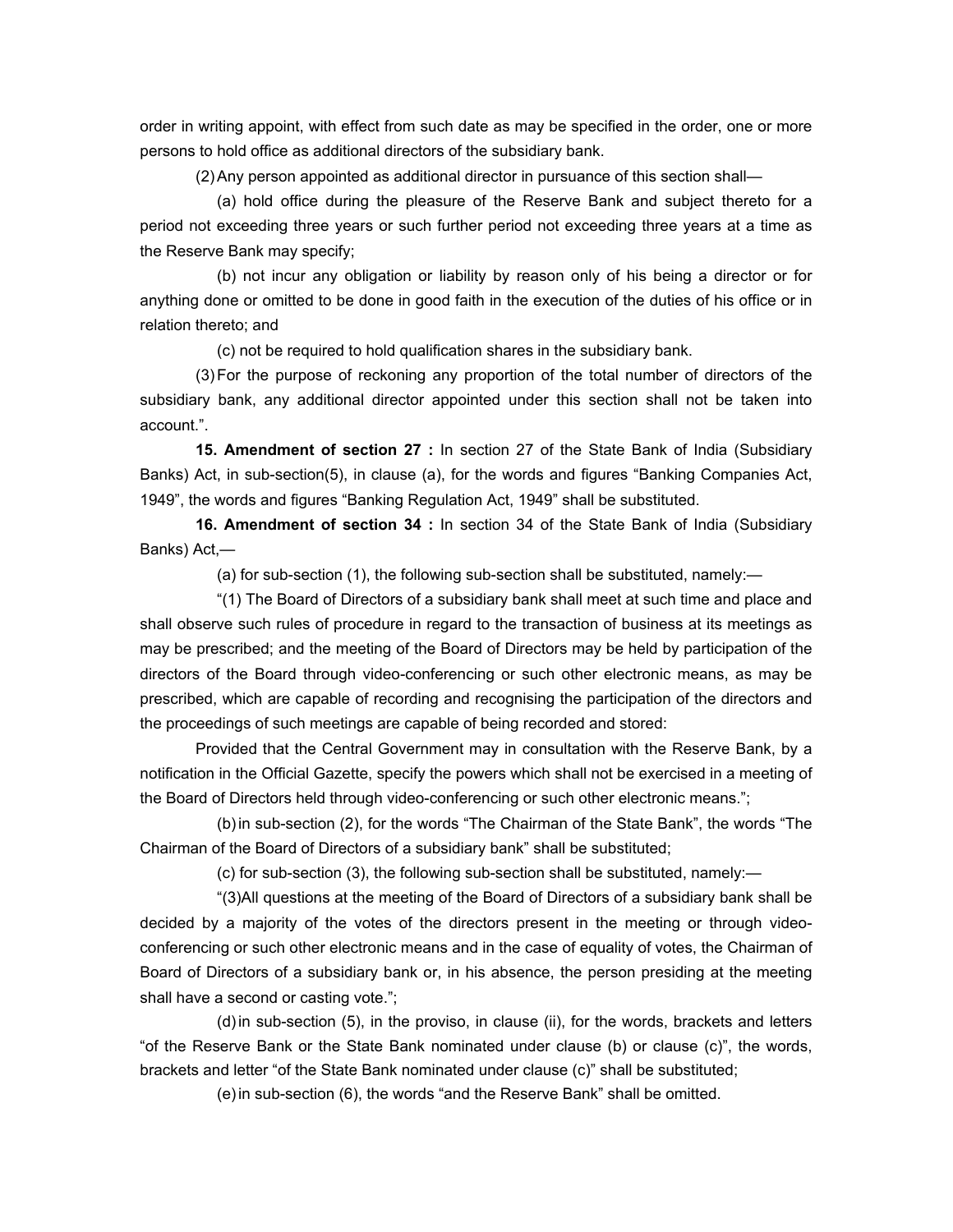**17. Insertion of new section 35 A :** After section 35 of the State Bank of India (Subsidiary Banks) Act, the following section shall be inserted, namely:—

**"35A. Supersession of Board of Directors in certain cases:** (1) Where the Reserve Bank, on the recommendation of the State Bank is satisfied that in the public interest or for preventing the affairs of a subsidiary bank being conducted in a manner detrimental to the interest, of the depositors or the subsidiary bank or for securing the proper management of the subsidiary bank, it is necessary so to do, the Reserve Bank may, for reasons to be recorded in writing, by order, supersede the Board of Directors of the subsidiary bank for a period not exceeding six months as may be specified in the order:

 Provided that the period of supersession of the Board of Directors may be extended from time to time, so, however, that the total period shall not exceed twelve months.

 (2) The Reserve Bank may, on supersession of the Board of Directors of the subsidiary bank under sub-section (1) appoint, for such period as it may determine, an Administrator (not being an officer of the Central Government or a State Government) who has experience in law, finance, banking, economics or accountancy.

 (3) The Reserve Bank may issue such directions to the Administrator as it may deem appropriate and the Administrator shall be bound to follow such directions.

 (4) Upon making the order of supersession of the Board of Directors of the subsidiary bank, notwithstanding anything contained in this Act,—

 (a) the chairman, managing director and other directors shall, as from the date of supersession, vacate their offices as such;

 (b) all the powers, functions and duties which may, by or under this Act, or any other law for the time being in force, be exercised and discharged by or on behalf of the Board of Directors of such subsidiary bank, or by a resolution passed in general meeting of the subsidiary bank, shall, until the Board of Directors of the subsidiary bank is reconstituted, be exercised and discharged by the Administrator appointed by the Reserve Bank under sub-section (2):

 Provided that the power exercised by the Administrator shall be valid notwithstanding that such power is exercisable by a resolution passed in the general meeting of the subsidiary bank.

 (5) The Reserve Bank may constitute a committee of three or more persons who have experience in law, finance, banking, economics or accountancy to assist the Administrator in the discharge of his duties.

 (6) The committee referred to in sub-section (5) shall meet at such times and places and observe such rules of procedure as may be specified by the Reserve Bank.

 (7) The salary and allowances payable to the Administrator and the members of the Committee constituted under sub-section (5) by the Reserve Bank shall be such as may be specified by the Reserve Bank and be payable by the concerned subsidiary bank.

 (8) On and before the expiration of two months before expiry of the period of supersession of the Board of Directors as specified in the order issued under sub-section (I), the Administrator of the subsidiary bank, shall call the general meeting of the subsidiary bank to elect new directors and reconstitute its Board of Directors.

(9) Notwithstanding anything contained in any other law or in any contract, the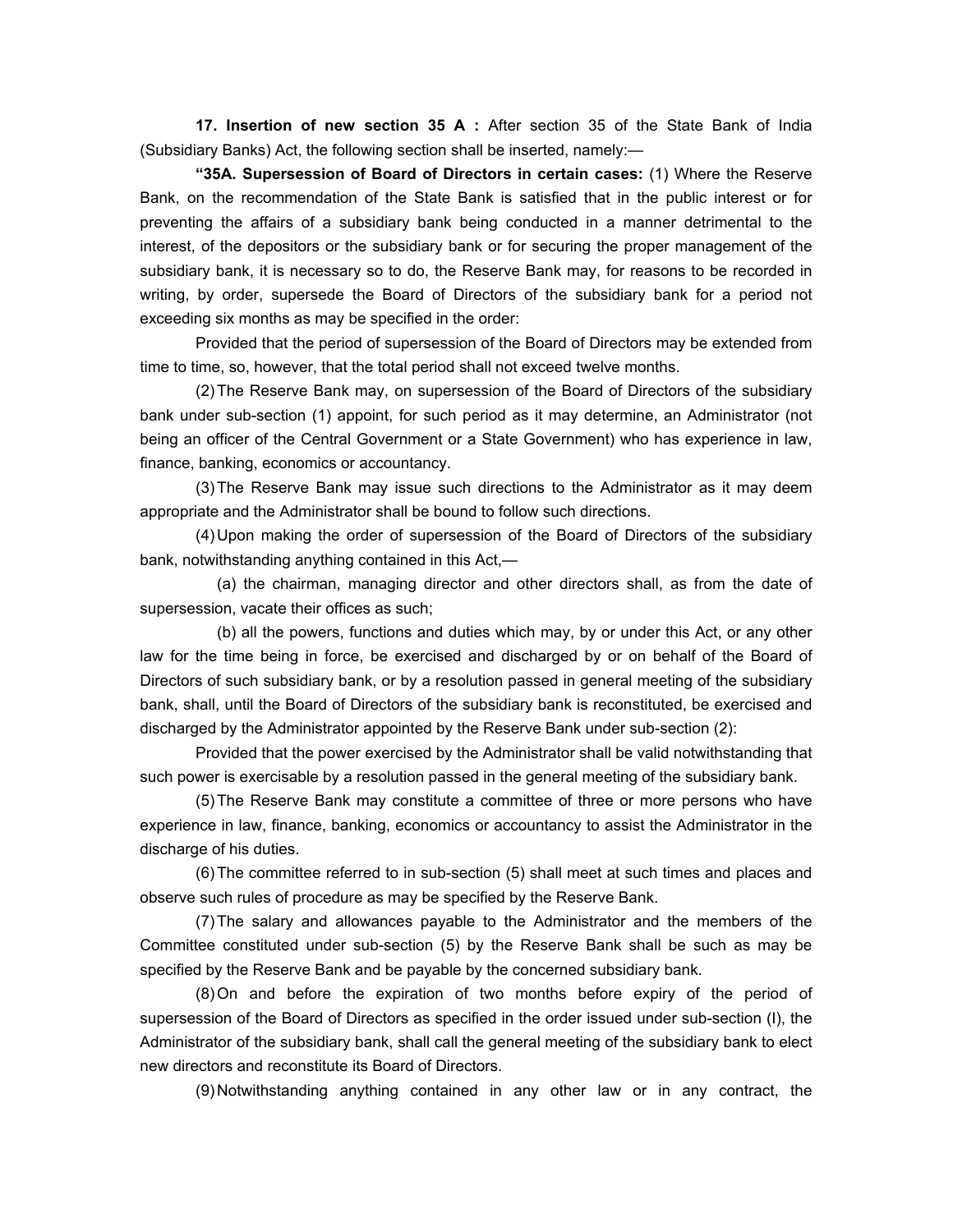memorandum or articles of association, no person shall be entitled to claim any compensation for the loss or termination of his office.

 (10) The Administrator appointed under sub-section (2) shall vacate office immediately after the Board of Directors of the subsidiary bank has been reconstituted.".

 **18. Amendment of section 38 :** In section 38 of the State Bank of India (Subsidiary Banks) Act, in sub-section A (10), in clause (a), for the words and figures "Banking Companies Act, 1949", the words and figures "Banking Regulation Act, 1949" shall be substituted.

 **19. Amendment of section 39 :** In section 39 of the State Bank of India (Subsidiary Banks) Act, for the word "December", the word "March" shall be substituted.

 **20. Insertion of new section 40A :** After section 40 of the State Bank of India (Subsidiary Banks) Act, the following section shall be inserted, namely:—

 **'40A.Transfer of unpaid or unclaimed dividend to unpaid dividend account :** (1) Where, after the commencement of the State Bank of India (Subsidiary Banks Laws) Amendment Act, 2007, a dividend has been declared by the subsidiary bank but has not been paid, or claimed, within thirty days from the date of declaration, to or by any shareholder entitled to the payment of the dividend, the subsidiary bank shall, within seven days from the date of the expiry of such period of thirty days, transfer the total amount of dividend which remains unpaid, or unclaimed within the said period of thirty days, to a special account to be called "unpaid dividend account of……………………………. (Name of the subsidiary bank)".

**Explanation.—** In this sub-section, the expression "dividend which remains unpaid" means any dividend the warrant in respect thereof has not been encashed or which has otherwise not been paid or claimed.

 (2) Where the whole or any part of any dividend, declared by the subsidiary bank before the commencement of the State Bank of India (Subsidiary Banks Laws) Amendment Act, 2007, remains unpaid at such commencement, the subsidiary bank shall, within a period of six months from such commencement, transfer such unpaid amount to the account referred to in sub-section (1).

 (3) Any money transferred to the unpaid dividend account of the subsidiary bank in pursuance of this section, which remains unpaid or unclaimed for a period of seven years from the date of such transfer shall be transferred by the subsidiary bank to the Investor Education and Protection Fund established under sub-section (1) of section 205C of the Companies Act, 1956. (1 of 1956)'.

 (4) The money transferred under sub-section (3) to the Investor Education and Protection Fund shall be utilised for the purposes and in the manner specified in section 205C of the Companies Act, 1956. (1 of 1956) '.

 **21. Amendment of section 43 :** In section 43 of the State Bank of India (Subsidiary Banks) Act,—

 (a) in sub-section (1), in clause (a), for the word "December", the word "March" shall be substituted;

(b) for sub-section (2), the following sub-section shall be substituted, namely:—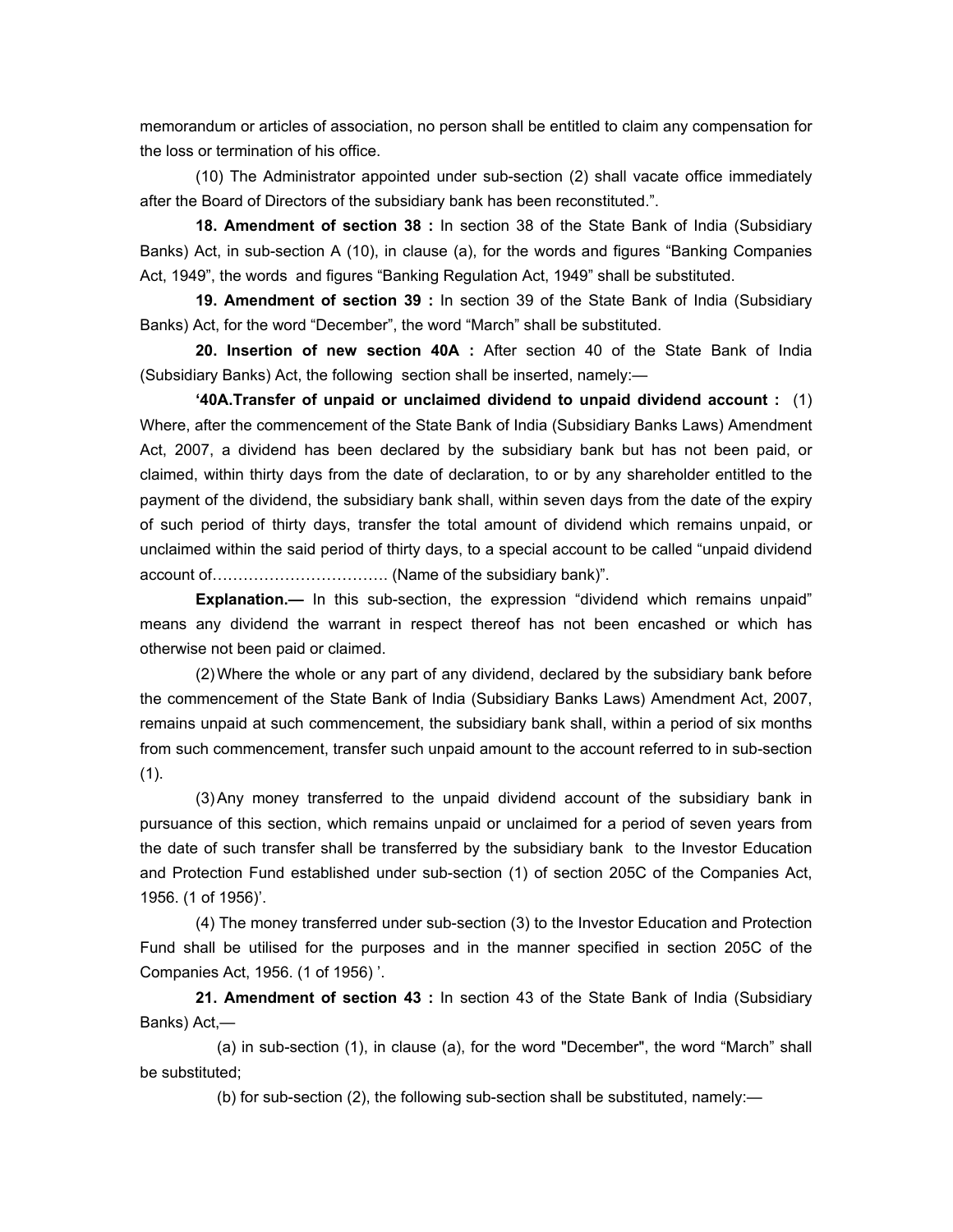"(2) The balance-sheet and profit and loss account of the subsidiary bank shall be signed by persons holding the office of the chairman, managing director, and a majority of the other directors of the subsidiary bank in office.".

 **22. Amendment of section 44 :** In section 44 of the State Bank of India (Subsidiary Banks) Act,—

(a) in sub-section  $(2)$ ,-

 (i) for the words "discuss the balance-sheet", the words "discuss and adopt the balance-sheet" shall be substituted;

(ii) for the word "December", the word "March" shall be substituted;

(b) in sub-section (3), for the word "December", the word "March" shall be substituted.

 **23. Amendment of section 48 :** In section 48 of the State Bank of India (Subsidiary Banks) Act, in sub-section (2), for the words and figures "Indian Income-tax Act, 1922 (11 of 1922)", the words and figures "Income-tax Act, 1961 (43 of 1961)" shall be substituted.

 **24. Amendment of section 50 :** In section 50 of the State Bank of India (Subsidiary Banks) Act, after sub-section (1), the following sub-section shall be inserted, namely:—

 "(1A) The officers, advisers and employees of the subsidiary bank concerned shall individually or jointly, or with other officers, advisers and employees in a committee exercise such powers and perform such duties as may, by general or special order, be entrusted or delegated to them by the Board of Directors or its Executive Committee.".

 **25. Amendment of section 55 :** In section 55 of the State Bank of India (Subsidiary Banks) Act, for the words 'Banking Companies Act", the words "Banking Regulation Act" shall be substituted.

 **26. Amendment of section 63 :** In section 63 of the State Bank of India (Subsidiary Banks) Act,—

(a) for sub-section (1), the following sub-section shall be substituted, namely:—

 "(1) The Board of Directors of a subsidiary bank may, after consultation with the State Bank and with the previous approval of the Reserve Bank, by notification in the Official Gazette, make regulations not inconsistent with this Act and the rules made thereunder, to provide for all matters for which provision is necessary or expedient for the purpose of giving effect to the provisions of this Act or any other law for the time being in force;";

(b) in sub-section  $(2)$ ,—

(i) after clause (f), the following clauses shall be inserted, namely:—

"(fa) the procedure for issuing the certificates of shares;

 (fb) the procedure with respect to increase, whether by public issue or by preferencial allotment or private placement, the issued capital by issue of equity or preference shares;

 (fc)the manner of acceptance of share money in instalments, the manner of making calls and the manner of forfeiture of unpaid shares and their re-issue;";. -

(ii) for clause  $(g)$ , the following clauses shall be substituted, namely:—

"(g) the maintenance of share registers, and the particulars to be entered in such